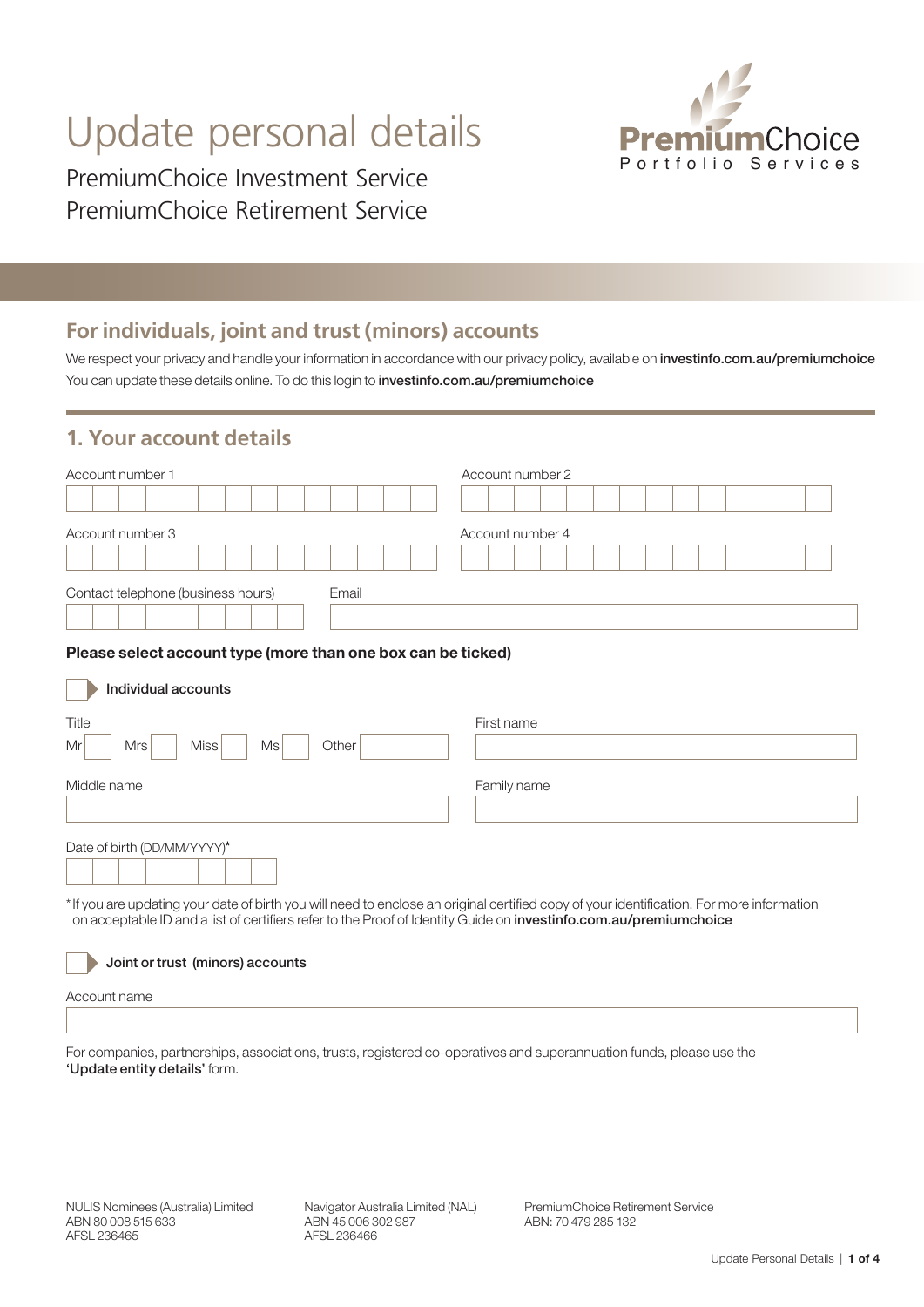## **2. Your changes**

Please select and complete the sections where you want to make a change, then sign Section 8 to authorise these changes.

| Change your name                         | <b>Complete Section 3</b> |
|------------------------------------------|---------------------------|
| Change your address                      | <b>Complete Section 4</b> |
| Change your contact details              | <b>Complete Section 5</b> |
| Change your occupation                   | <b>Complete Section 6</b> |
| Change authorised access to your account | <b>Complete Section 7</b> |

## **3. Change your name**

| Title                            | First name  |
|----------------------------------|-------------|
| Mr<br>Miss<br>Other<br>Mrs<br>Ms |             |
| Middle name                      | Family name |
|                                  |             |

Please provide an **original certified** copy of your marriage certificate, change of name certificate or divorce decree. We can only accept a marriage certificate issued by the appropriate State or Territory Registry of Births, Deaths and Marriages. Certification that the document is a true and complete copy of the original must appear on each page with an original signature and the title of the person who endorses the document. We can't accept change of name documents via fax or email.

#### Please sign using your previous and new signatures below.

#### Previous signature **New signature** New signature

|  |  | Date (DD/MM/YY) |  |
|--|--|-----------------|--|
|  |  |                 |  |

| Date (DD/MM/YY) |  |  |  |  |  |
|-----------------|--|--|--|--|--|
|                 |  |  |  |  |  |

If you have no other changes, please go to **Section 8** to authorise your request.

# **4. Change your address**

If you are updating a postal address to a PO Box, please also give us your residential address.

Residential address (your residential address can't be a PO Box)

| Unit number | Street number                                                       | Street name |             |         |
|-------------|---------------------------------------------------------------------|-------------|-------------|---------|
| Suburb      |                                                                     | Postcode    | State       | Country |
|             | <b>Postal address</b> (if different to residential address)         |             |             |         |
|             | The postal address shown can't be your financial adviser's address. |             |             |         |
| Unit number | Street number                                                       | PO Box      | Street name |         |
| Suburb      |                                                                     | Postcode    | State       | Country |

For Investment account clients, if you're changing your country of residence, please let us know if this will change your status for tax purposes. To update Your Tax file Number (TFN), please go to the Update account details form on investinfo.com.au/premiumchoice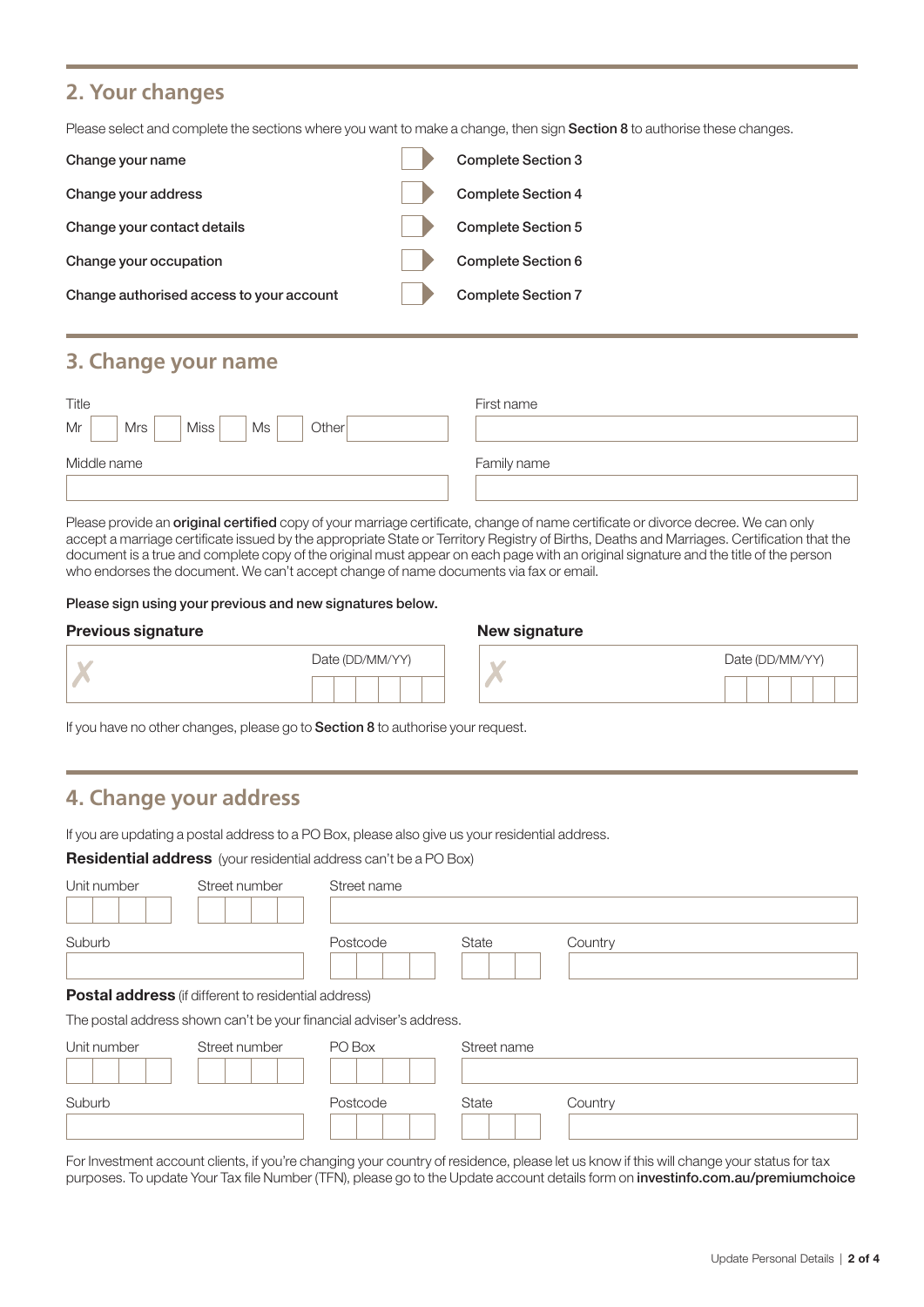## **5. Change your contact details**

| Mobile phone number                |                |
|------------------------------------|----------------|
| Contact telephone (business hours) | Home telephone |
| Email                              |                |

## **6. Change your occupation**

You'll need to choose one employment/occupation description from the list available on investinfo.com.au/premiumchoice **Occupation** 

# **7. Authorise access to your account information**  $\overline{\phantom{a}}$ Add a new authority Update an existing authority Remove an existing authority If you would like to nominate someone else to make enquiries on your accounts listed on page 1, please complete the details below. Title **Address (we can't accept a PO Box)** Address (we can't accept a PO Box)  $Mr$  Mrs Miss Ms Ms Other Surname Given name(s) Date of birth (DD/MM/YYYY) Contact telephone (business hours) Contact telephone (business hours) Email

#### Signature of authorised representative

|  | Date (DD/MM/YY) |  |  |  |  |  |
|--|-----------------|--|--|--|--|--|
|  |                 |  |  |  |  |  |

I release, discharge and indemnify NAL from all losses, liabilities, actions, proceedings, claims and demands including in relation to negligence) in respect of acts or omission of my/our authorised representative, whether authorised by me or not.

Please go to **Section 8** to authorise your request.